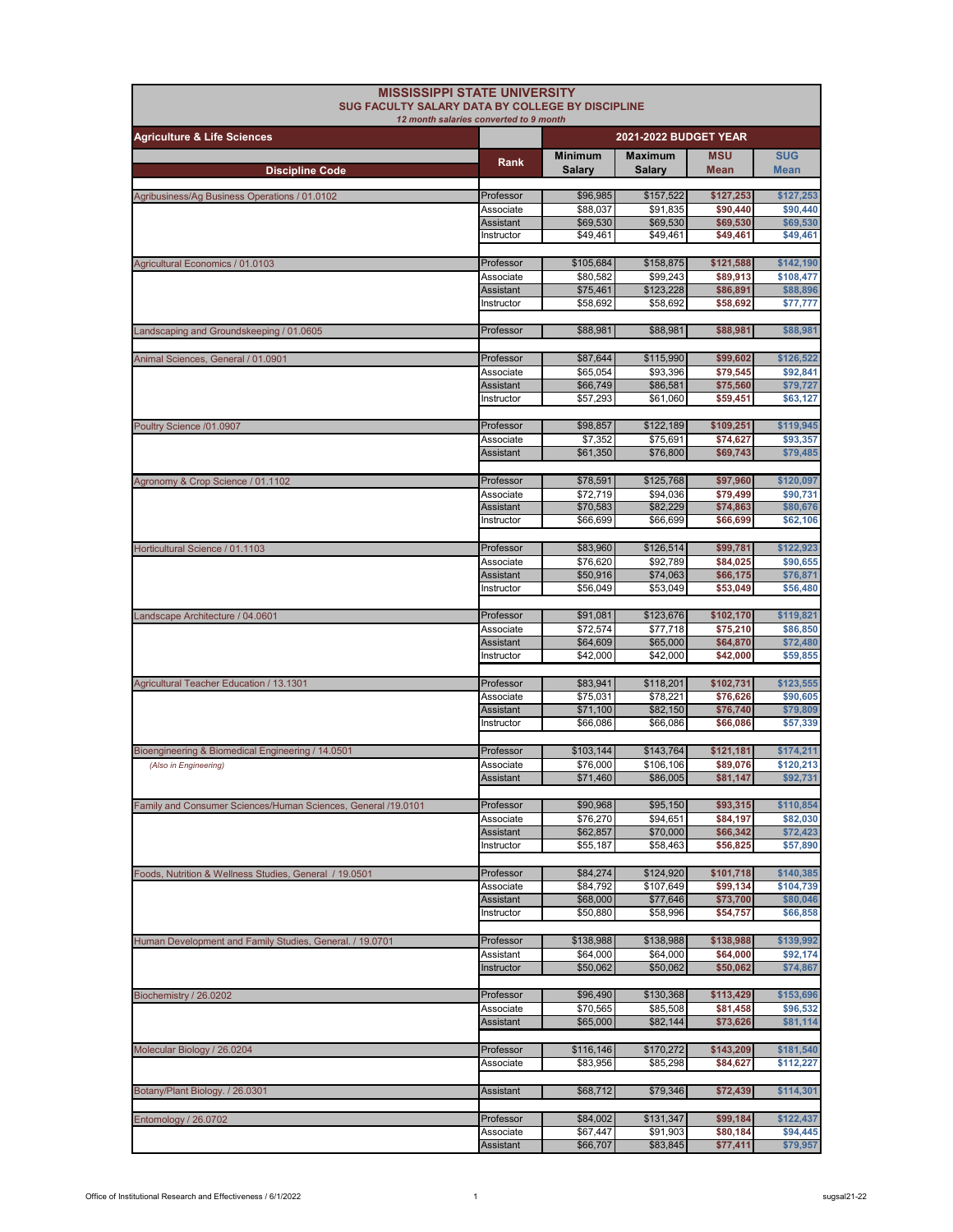| <b>MISSISSIPPI STATE UNIVERSITY</b><br><b>SUG FACULTY SALARY DATA BY COLLEGE BY DISCIPLINE</b> |                                                                        |                                 |                                 |                           |                           |
|------------------------------------------------------------------------------------------------|------------------------------------------------------------------------|---------------------------------|---------------------------------|---------------------------|---------------------------|
| Architecture, Art & Design                                                                     | 12 month salaries converted to 9 month<br><b>2021-2022 BUDGET YEAR</b> |                                 |                                 |                           |                           |
| <b>Discipline Code</b>                                                                         | Rank                                                                   | <b>Minimum</b><br><b>Salary</b> | <b>Maximum</b><br><b>Salary</b> | <b>MSU</b><br><b>Mean</b> | <b>SUG</b><br><b>Mean</b> |
|                                                                                                |                                                                        |                                 |                                 |                           |                           |
| Architecture / 04.0201                                                                         | Professor                                                              | \$86,060                        | \$101,841                       | \$93,516                  | \$133,781                 |
|                                                                                                | Associate                                                              | \$75,949                        | \$75,957                        | \$75,953                  | \$96,175                  |
|                                                                                                | Assistant                                                              | \$63,000                        | \$79,950                        | \$67,451                  | \$74,447                  |
|                                                                                                |                                                                        |                                 |                                 |                           |                           |
| Interior Architecture / 04.0501                                                                | Professor                                                              | \$102,468                       | \$102,468                       | \$102,468                 | \$93,611                  |
|                                                                                                | Associate                                                              | \$65,066                        | \$68,395                        | \$66,731                  | \$82,458                  |
|                                                                                                | Assistant                                                              | \$58,079                        | \$63,550                        | \$61,385                  | \$64,765                  |
|                                                                                                | Instructor                                                             | \$56,375                        | \$56,375                        | \$56,375                  | \$52,125                  |
|                                                                                                |                                                                        |                                 |                                 |                           |                           |
| Visual & Performing Arts, General / 50.0101                                                    | Professor                                                              | \$71,379                        | \$81,636                        | \$77,494                  | \$101,692                 |
|                                                                                                | Associate                                                              | \$63,496                        | \$81.420                        | \$68,397                  | \$84,649                  |
|                                                                                                | Assistant                                                              | \$50,000                        | \$64,813                        | \$59,979                  | \$67,604                  |
|                                                                                                | Instructor                                                             | \$41,200                        | \$44,143                        | \$42.672                  | \$61,404                  |
|                                                                                                |                                                                        |                                 |                                 |                           |                           |
| Construction Management / 52.2001                                                              | Professor                                                              | \$110,936                       | \$110,936                       | \$110,936                 | \$121,223                 |
|                                                                                                | Associate                                                              | \$86,760                        | \$86,760                        | \$86,760                  | \$96,532                  |
|                                                                                                | Assistant                                                              | \$75,000                        | \$79,192                        | \$77,152                  | \$82,743                  |
|                                                                                                | Instructor                                                             | \$56,376                        | \$56,376                        | \$56,376                  | \$63,296                  |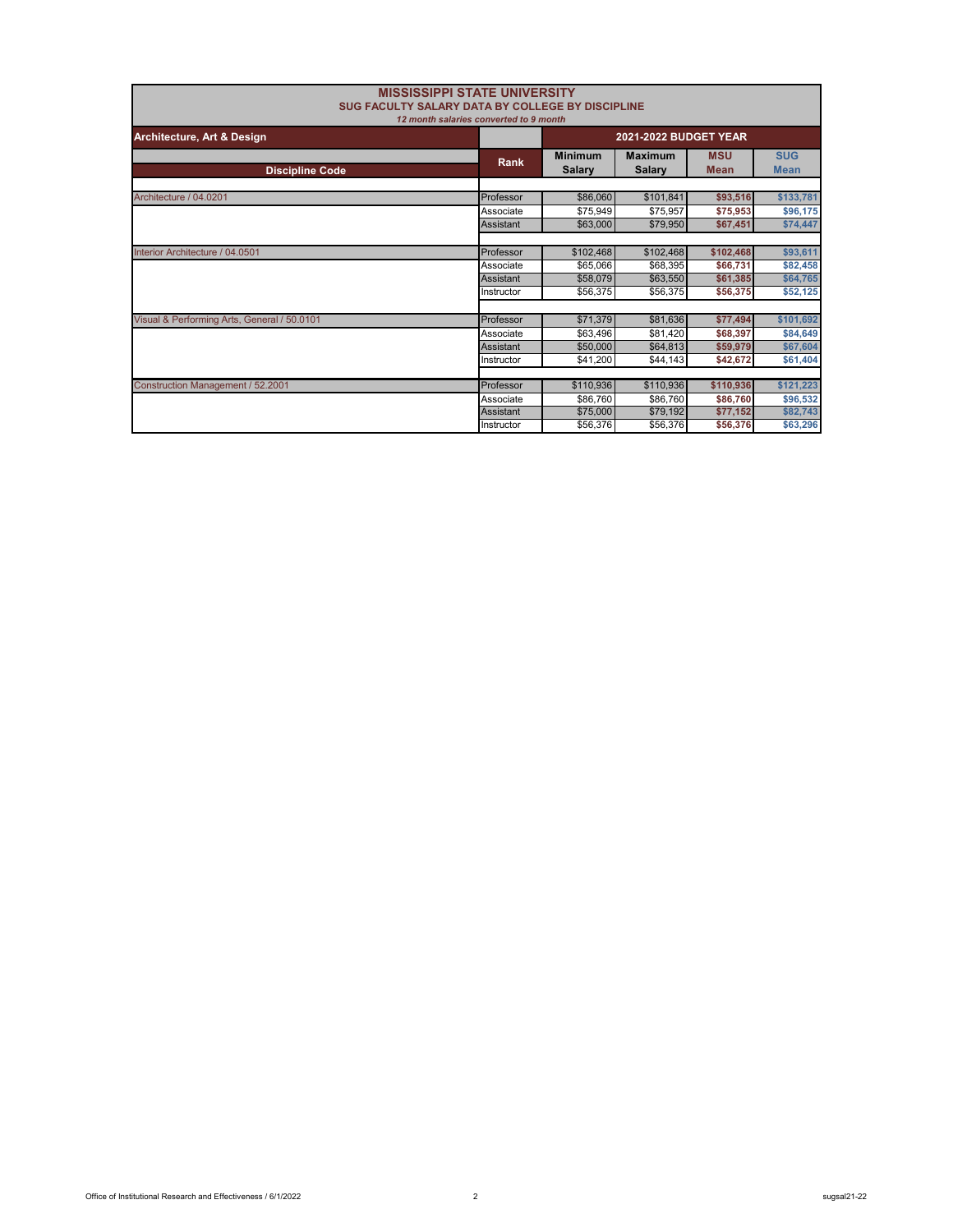| <b>MISSISSIPPI STATE UNIVERSITY</b><br>SUG FACULTY SALARY DATA BY COLLEGE BY DISCIPLINE |                                |                      |                       |                      |                      |
|-----------------------------------------------------------------------------------------|--------------------------------|----------------------|-----------------------|----------------------|----------------------|
| 12 month salaries converted to 9 month                                                  |                                |                      |                       |                      |                      |
| <b>Arts &amp; Sciences</b>                                                              |                                |                      | 2021-2022 BUDGET YEAR |                      |                      |
|                                                                                         | Rank                           | <b>Minimum</b>       | <b>Maximum</b>        | <b>MSU</b>           | <b>SUG</b>           |
| <b>Discipline Code</b>                                                                  |                                | Salary               | <b>Salary</b>         | Mean                 | <b>Mean</b>          |
| Speech Communication & Rhetoric / 09.0101                                               | Professor                      | \$100,886            | \$126,031             | \$109,635            | \$120,144            |
|                                                                                         | Associate                      | \$71,291             | \$76,329              | \$73,249             | \$85,933             |
|                                                                                         | Assistant                      | \$49,000             | \$66,818              | \$59,265             | \$69,636             |
|                                                                                         | Instructor                     | \$38,760             | \$60,802              | \$45,616             | \$46,305             |
|                                                                                         |                                |                      |                       |                      |                      |
| Foreign Language & Literatures, General / 16.0101                                       | Professor                      | \$74,687             | \$96,770              | \$85,729             | \$107,505            |
|                                                                                         | Associate                      | \$59,448             | \$71,043              | \$64,588             | \$78,573             |
|                                                                                         | <b>Assistant</b>               | \$57,398             | \$59,182              | \$58,560             | \$66,029             |
|                                                                                         | Instructor                     | \$33,825             | \$38,882              | \$36,504             | \$46,026             |
| English Language & Literature, General / 23.0101                                        | Professor                      | \$71,468             | \$98,820              | \$79,326             | \$125,655            |
|                                                                                         | Associate                      | \$63,408             | \$85,518              | \$69,501             | \$86,223             |
|                                                                                         | Assistant                      | \$57,450             | \$59,508              | \$58,327             | \$69,773             |
|                                                                                         | Instructor                     | \$33,660             | \$57,200              | \$38,134             | \$46,586             |
|                                                                                         |                                |                      |                       |                      |                      |
| Biology/Biological Sciences, General / 26.0101                                          | Professor                      | \$89,000             | \$134,747             | \$113,936            | \$137,564            |
|                                                                                         | Associate                      | \$73,461             | \$105,982             | \$81,052             | \$93,445             |
|                                                                                         | <b>Assistant</b>               | \$67,650             | \$74,829              | \$70,298             | \$79,558             |
|                                                                                         | Instructor                     | \$45,000             | \$77,710              | \$55,845             | \$54,588             |
| Medical Microbiology & Bacteriology - 260503                                            | Associate                      | \$77,755             | \$77,755              | \$77,755             | \$115,401            |
|                                                                                         | Instructor                     | \$47.601             | \$52,392              | \$49,997             | \$70,363             |
|                                                                                         |                                |                      |                       |                      |                      |
| Applied Mathematics, General / 27.0301                                                  | Professor                      | \$98,932             | \$154,498             | \$112,133            | \$135,651            |
|                                                                                         | Associate                      | \$71,259             | \$91,613              | \$79,234             | \$96,225             |
|                                                                                         | <b>Assistant</b>               | \$54,464             | \$82,585              | \$68,905             | \$81,228             |
|                                                                                         | Instructor                     | \$42,435             | \$52,121              | \$45,597             | \$45,597             |
|                                                                                         |                                |                      |                       |                      |                      |
| Philosophy / 38.0101                                                                    | Professor                      | \$91,174             | \$128,125             | \$106,687            | \$123,411            |
|                                                                                         | Associate                      | \$68,350             | \$74,561              | \$69,935             | \$81,784             |
|                                                                                         | Assistant<br>Instructor        | \$59,450<br>\$38,000 | \$59,450<br>\$46,705  | \$59,450<br>\$42,285 | \$66,876<br>\$46,687 |
|                                                                                         |                                |                      |                       |                      |                      |
| Chemistry, General / 40.0501                                                            | Professor                      | \$96,506             | \$135,952             | \$109,424            | \$15,113             |
|                                                                                         | Associate                      | \$84,048             | \$88,740              | \$86,351             | \$96,283             |
|                                                                                         | Assistant                      | \$60,030             | \$85,880              | \$71,858             | \$80,676             |
|                                                                                         | Instructor                     | \$46,200             | \$57,688              | \$52,919             | \$57,785             |
|                                                                                         |                                |                      |                       |                      |                      |
| Geology/Earth Science, General / 40.0601                                                | Professor                      | \$83,944             | \$130,931             | \$96,582             | \$145,476            |
|                                                                                         | Associate                      | \$71,567             | \$78.148              | \$74,589             | \$100,281            |
|                                                                                         | <b>Assistant</b><br>Instructor | \$55,620<br>\$43,967 | \$85,072<br>\$46,223  | \$63,013<br>\$44.939 | \$86,167<br>\$63,579 |
|                                                                                         |                                |                      |                       |                      |                      |
| Physics, General / 40.0801                                                              | Professor                      | \$84,837             | \$145,425             | \$103,050            | \$145,471            |
|                                                                                         | Associate                      | \$76,511             | \$82,000              | \$78,670             | \$100,289            |
|                                                                                         | Assistant                      | \$59,500             | \$81,370              | \$71,102             | \$84,477             |
|                                                                                         | Instructor                     | \$54,000             | \$58,908              | \$55,391             | \$56,756             |
|                                                                                         |                                |                      |                       |                      |                      |
| Psychology, General / 42.0101                                                           | Professor                      | \$91,476             | \$139,652             | \$114,287            | \$145,749            |
|                                                                                         | Associate                      | \$79,425             | \$83,221              | \$81,212             | \$96,560             |
|                                                                                         | <b>Assistant</b><br>Instructor | \$60,000<br>\$43,869 | \$72,100<br>\$50,400  | \$69,197<br>\$47,135 | \$78,735<br>\$58,287 |
|                                                                                         |                                |                      |                       |                      |                      |
| Public Administration / 44.0401                                                         | Professor                      | \$125,000            | \$125,000             | \$125,000            | \$160,398            |
|                                                                                         | Associate                      | \$76,481             | \$80,551              | \$78,284             | \$113,904            |
|                                                                                         | Assistant                      | \$68,111             | \$109,739             | \$78,885             | \$94,744             |
|                                                                                         | Instructor                     | \$43,473             | \$54,552              | \$48,259             | \$86,661             |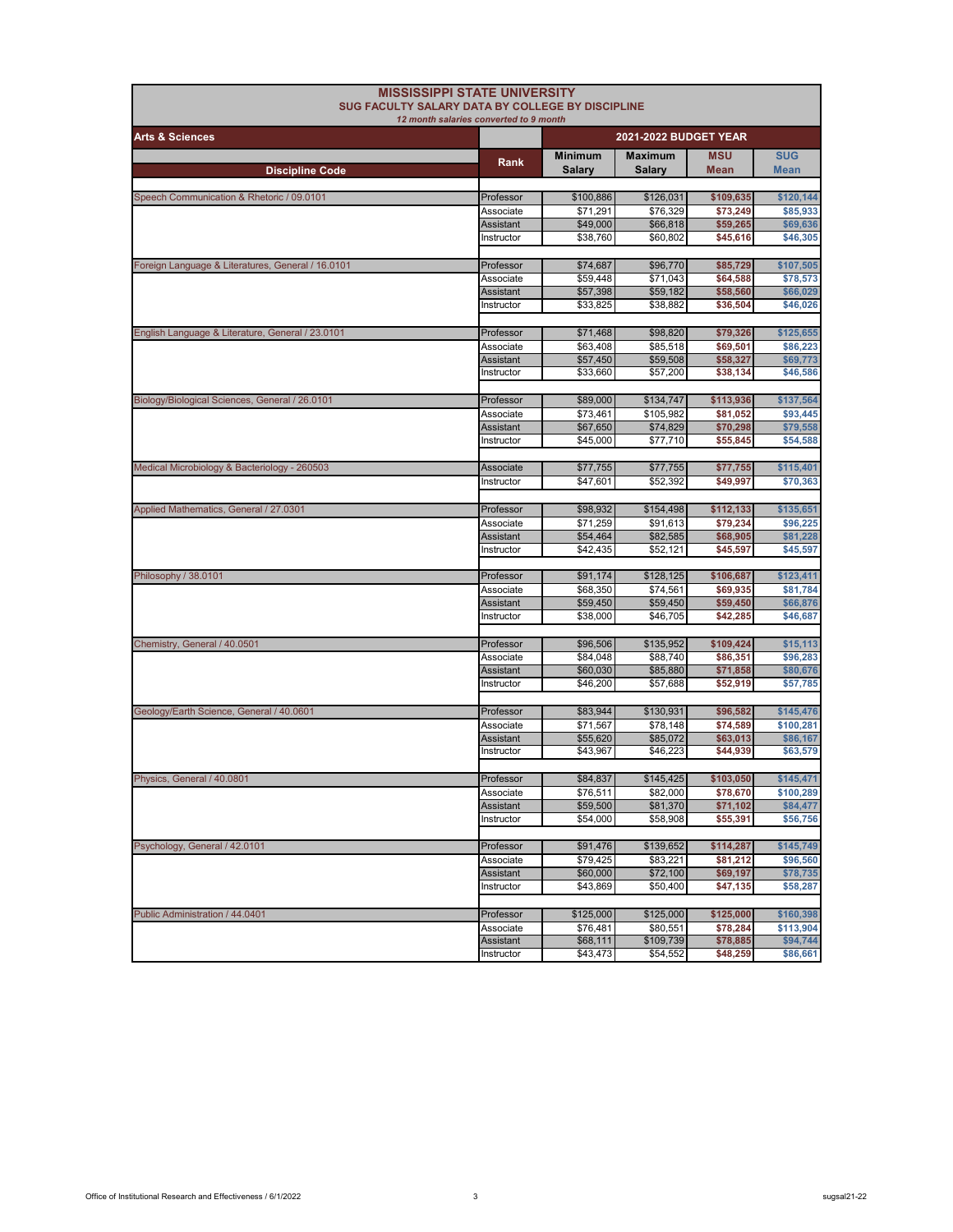| SUG FACULTY SALARY DATA BY COLLEGE BY DISCIPLINE  | <b>MISSISSIPPI STATE UNIVERSITY</b>    |                      |                              |             |             |
|---------------------------------------------------|----------------------------------------|----------------------|------------------------------|-------------|-------------|
|                                                   | 12 month salaries converted to 9 month |                      |                              |             |             |
| <b>Arts &amp; Sciences</b>                        |                                        |                      | <b>2021-2022 BUDGET YEAR</b> |             |             |
|                                                   | Rank                                   | <b>Minimum</b>       | <b>Maximum</b>               | <b>MSU</b>  | <b>SUG</b>  |
| <b>Discipline Code</b>                            |                                        | <b>Salary</b>        | <b>Salary</b>                | <b>Mean</b> | <b>Mean</b> |
| Social Work / 44.0701                             | Professor                              | \$92,423             | \$110,979                    | \$101,701   | \$133,438   |
|                                                   | Associate                              | \$71.569             | \$71.569                     |             |             |
|                                                   |                                        |                      |                              | \$71,569    | \$88,677    |
|                                                   | <b>Assistant</b>                       | \$55,444<br>\$44.687 | \$62,220                     | \$58,832    | \$67,208    |
|                                                   | Instructor                             |                      | \$52,000                     | \$49,286    | \$54,507    |
| Anthropology / 45.0201                            | Professor                              | \$102,089            | \$105,522                    | \$103,806   | \$135,203   |
|                                                   | Associate                              | \$73,245             | \$82,981                     | \$77,809    | \$92,458    |
|                                                   | <b>Assistant</b>                       | \$59,000             | \$65,300                     | \$62,750    | \$74,555    |
|                                                   |                                        |                      |                              |             |             |
| Criminology / 45.0401                             | Professor                              | \$111,501            | \$111,501                    | \$111,501   | \$162,028   |
|                                                   | Assistant                              | \$53,500             | \$66.994                     | \$60,247    | \$96,927    |
|                                                   |                                        |                      |                              |             |             |
| Political Science & Government, General / 45.1001 | Professor                              | \$111,109            | \$111,109                    | \$111,109   | \$151,437   |
|                                                   | Associate                              | \$73,500             | \$77.183                     | \$75,797    | \$95,462    |
|                                                   | Assistant                              | \$66,738             | \$69,482                     | \$67,726    | \$78,803    |
|                                                   | Instructor                             | \$45,124             | \$45,124                     | \$45,124    | \$57,540    |
| Sociology / 45.1101                               | Professor                              | \$89,454             | \$138,357                    | \$107,955   | \$142,198   |
|                                                   | Associate                              | \$69.675             | \$83,238                     | \$79,034    | \$86,064    |
|                                                   | <b>Assistant</b>                       | \$53,500             | \$74,659                     | \$67,327    | \$75,526    |
|                                                   | Instructor                             | \$49,926             | \$49,926                     | \$49,926    | \$52,753    |
|                                                   |                                        |                      |                              |             |             |
| History, General / 54.0101                        | Professor                              | \$81,383             | \$141,571                    | \$96,935    | \$130,742   |
|                                                   | Associate                              | \$70,185             | \$87,100                     | \$76,412    | \$85,781    |
|                                                   | <b>Assistant</b>                       | \$42,000             | \$71,710                     | \$66,657    | \$69,720    |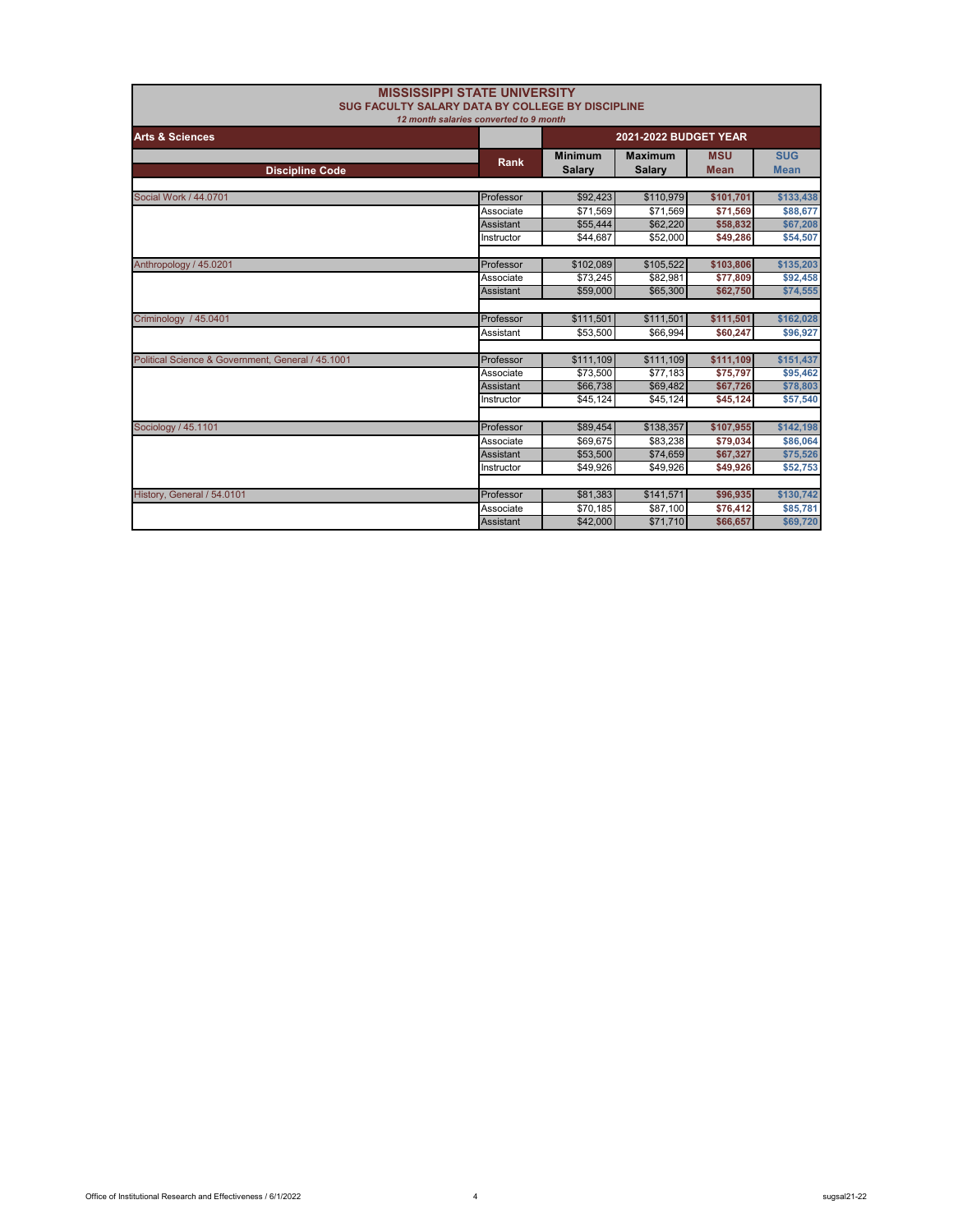| <b>MISSISSIPPI STATE UNIVERSITY</b><br>SUG FACULTY SALARY DATA BY COLLEGE BY DISCIPLINE<br>12 month salaries converted to 9 month |                  |                                 |                                 |                           |                           |
|-----------------------------------------------------------------------------------------------------------------------------------|------------------|---------------------------------|---------------------------------|---------------------------|---------------------------|
| <b>Business</b>                                                                                                                   |                  | <b>2021-2022 BUDGET YEAR</b>    |                                 |                           |                           |
| <b>Discipline Code</b>                                                                                                            | <b>Rank</b>      | <b>Minimum</b><br><b>Salary</b> | <b>Maximum</b><br><b>Salary</b> | <b>MSU</b><br><b>Mean</b> | <b>SUG</b><br><b>Mean</b> |
| Business Administration & Management, General / 52.0201                                                                           | Professor        | \$113,973                       | \$171,180                       | \$146,128                 | \$239,226                 |
|                                                                                                                                   | Assistant        | \$113,575                       | \$136,019                       | \$127,281                 | \$177,050                 |
|                                                                                                                                   | Instructor       | \$49.813                        | \$62,832                        | \$53,707                  | \$155,656                 |
|                                                                                                                                   |                  |                                 |                                 |                           |                           |
| Accounting / 52.0301                                                                                                              | Professor        | \$138,906                       | \$214,615                       | \$176,760                 | \$240,098                 |
|                                                                                                                                   | Associate        | \$131,989                       | \$178,875                       | \$155,432                 | \$202,575                 |
|                                                                                                                                   | <b>Assistant</b> | \$138,395                       | \$175,993                       | \$166,149                 | \$187,531                 |
|                                                                                                                                   | Instructor       | \$74,530                        | \$74,530                        | \$74,530                  | \$91,877                  |
|                                                                                                                                   |                  |                                 |                                 |                           |                           |
| Business/Managerial Economics / 52.0601                                                                                           | Professor        | \$99,870                        | \$153,935                       | \$126,902                 | \$193,003                 |
|                                                                                                                                   | Associate        | \$78,931                        | \$108,563                       | \$93,758                  | \$140,475                 |
|                                                                                                                                   | <b>Assistant</b> | \$77,586                        | \$108,650                       | \$98,190                  | \$124,106                 |
|                                                                                                                                   |                  |                                 |                                 |                           |                           |
| Finance, General / 52.0801                                                                                                        | Professor        | \$159,247                       | \$235,581                       | \$191,075                 | \$248,514                 |
|                                                                                                                                   | Associate        | \$126,500                       | \$181,838                       | \$154,169                 | \$210,541                 |
|                                                                                                                                   | Assistant        | \$16,000                        | \$177,752                       | \$168,876                 | \$198,867                 |
|                                                                                                                                   |                  |                                 |                                 |                           |                           |
| Management Information Systems, General / 52.1201                                                                                 | Professor        | \$140,804                       | \$205,000                       | \$162,534                 | \$233,409                 |
|                                                                                                                                   | Associate        | \$134,858                       | \$134,858                       | \$134,858                 | \$170,585                 |
|                                                                                                                                   | Assistant        | \$103,525                       | \$136,010                       | \$120,512                 | \$147,635                 |
|                                                                                                                                   | Instructor       | \$57,184                        | \$57,184                        | \$57,184                  | \$81,348                  |
|                                                                                                                                   |                  |                                 |                                 |                           |                           |
| Marketing/Marketing Management, General / 52.1401                                                                                 | Professor        | \$145,113                       | \$155,485                       | \$151,651                 | \$233,381                 |
|                                                                                                                                   | Associate        | \$108,058                       | \$169,467                       | \$140,560                 | \$169,540                 |
|                                                                                                                                   | Assistant        | \$132,137                       | \$144,200                       | \$137,300                 | \$158,346                 |
|                                                                                                                                   | Instructor       | \$42,871                        | \$65,000                        | \$51,417                  | \$86,106                  |
|                                                                                                                                   |                  |                                 |                                 |                           |                           |
| <b>Insurance - 52,1701</b>                                                                                                        | Instructor       | \$57,638                        | \$57,638                        | \$57,638                  | \$88,889                  |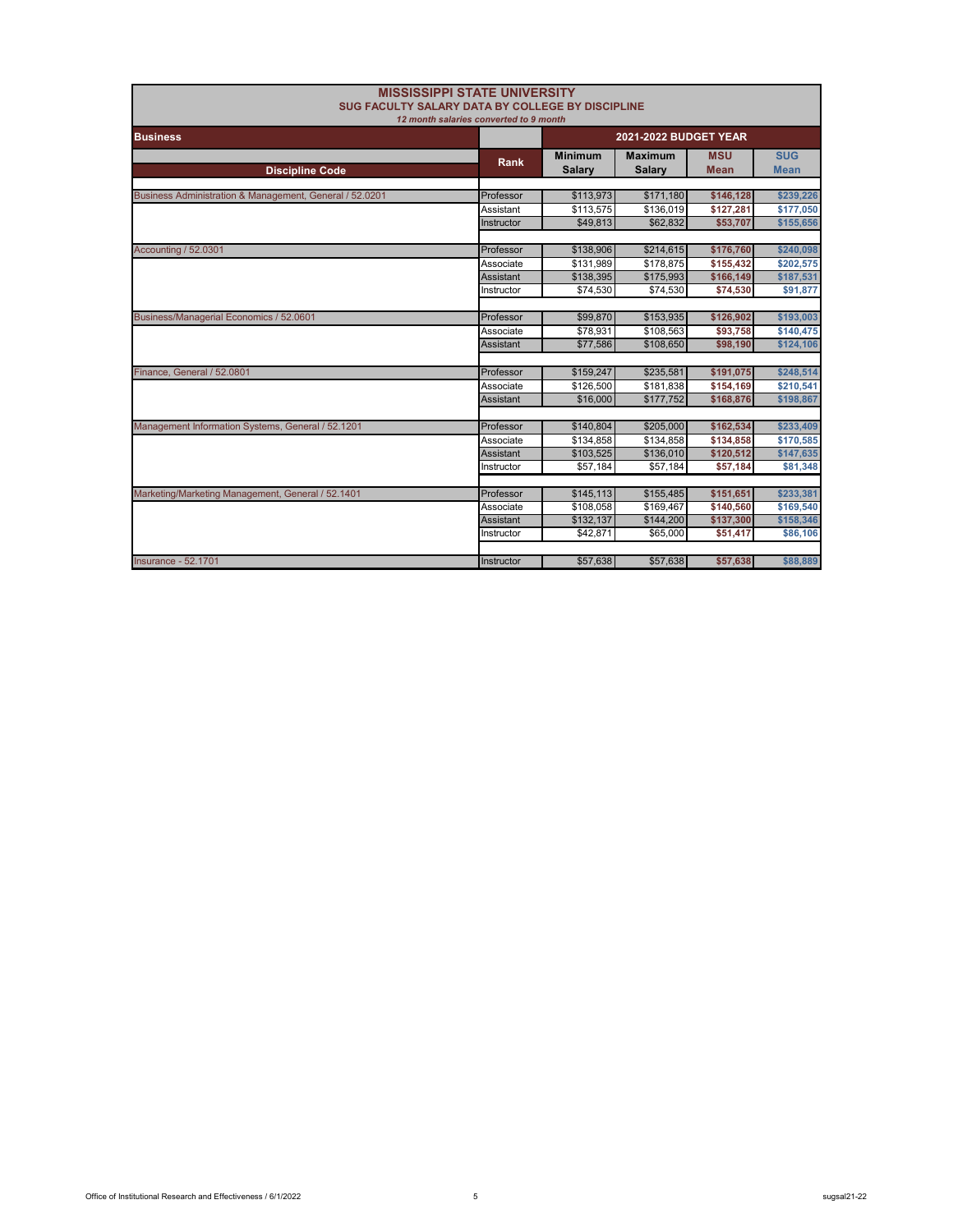| <b>MISSISSIPPI STATE UNIVERSITY</b><br><b>SUG FACULTY SALARY DATA BY COLLEGE BY DISCIPLINE</b> |                                        |                                 |                                 |                           |                           |
|------------------------------------------------------------------------------------------------|----------------------------------------|---------------------------------|---------------------------------|---------------------------|---------------------------|
|                                                                                                | 12 month salaries converted to 9 month |                                 |                                 |                           |                           |
| <b>Education</b>                                                                               |                                        |                                 | 2021-2022 BUDGET YEAR           |                           |                           |
| <b>Discipline Code</b>                                                                         | Rank                                   | <b>Minimum</b><br><b>Salary</b> | <b>Maximum</b><br><b>Salary</b> | <b>MSU</b><br><b>Mean</b> | <b>SUG</b><br><b>Mean</b> |
|                                                                                                |                                        |                                 |                                 |                           |                           |
| Education, General / 13.0101                                                                   | Professor                              | \$93,468                        | \$93,468                        | \$93,468                  | \$133,804                 |
|                                                                                                | Associate                              | \$71,149                        | \$71,149                        | \$71,149                  | \$90.043                  |
|                                                                                                | <b>Assistant</b>                       | \$65,406                        | \$65,406                        | \$65,406                  | \$75,815                  |
| Educational Leadership & Administration / 13.0401                                              | Professor                              | \$88,690                        | \$152,891                       | \$113,688                 | \$132,831                 |
|                                                                                                | Associate                              | \$69,854                        | \$76,528                        | \$73,794                  | \$93,370                  |
|                                                                                                | <b>Assistant</b>                       | \$63,550                        | \$71,686                        | \$69,171                  | \$72,879                  |
|                                                                                                | Instructor                             | \$46,822                        | \$46,822                        | \$46,822                  | \$68,162                  |
|                                                                                                |                                        |                                 |                                 |                           |                           |
| Special Education & Teaching / 13.1001                                                         | Professor                              | \$88,889                        | \$96,980                        | \$92,935                  | \$129,899                 |
|                                                                                                | Associate<br><b>Assistant</b>          | \$66,692<br>\$64,890            | \$66,692<br>\$66,625            | \$66,692<br>\$65,708      | \$87,970<br>\$73,048      |
|                                                                                                | Instructor                             | \$47,125                        | \$54,353                        | \$50,909                  | \$35,277                  |
|                                                                                                |                                        |                                 |                                 |                           |                           |
| Counselor Education / 13.1101                                                                  | Professor                              | \$81,292                        | \$122,502                       | \$99,071                  | \$133,080                 |
|                                                                                                | Associate                              | \$66,049                        | \$71,815                        | \$68,288                  | \$92,468                  |
|                                                                                                | <b>Assistant</b>                       | \$64,263                        | \$64,575                        | \$64,419                  | \$74,520                  |
|                                                                                                | Instructor                             | \$47,267                        | \$47,267                        | \$47,267                  | \$35,277                  |
|                                                                                                |                                        |                                 |                                 |                           |                           |
| Elementary Education / 13.1202                                                                 | Professor                              | \$86,327                        | \$86,327                        | \$86,327                  | \$98,788                  |
|                                                                                                | Associate                              | \$70,692                        | \$72,008                        | \$71,193                  | \$78,738                  |
|                                                                                                | <b>Assistant</b>                       | \$59,606                        | \$64,575                        | \$62,443                  | \$68,184                  |
|                                                                                                | Instructor                             | \$45,000                        | \$53,275                        | \$47,610                  | \$48,705                  |
| Secondary Education / 13.1205                                                                  | Professor                              | \$78,786                        | \$80,527                        | \$79,657                  | \$104,162                 |
|                                                                                                | Associate                              | \$71,156                        | \$71,899                        | \$71,642                  | \$80,340                  |
|                                                                                                | Instructor                             | \$45,903                        | \$51,327                        | \$48,615                  | \$67,716                  |
|                                                                                                |                                        |                                 |                                 |                           |                           |
| Music Teacher Education / 13.1312                                                              | Professor                              | \$70.767                        | \$108,639                       | \$83,671                  | \$90,033                  |
|                                                                                                | Associate                              | \$56,280                        | \$73,440                        | \$63,682                  | \$65,244                  |
|                                                                                                | Assistant                              | \$43,000                        | \$60,635                        | \$48,185                  | \$50,018                  |
|                                                                                                | Instructor                             | \$41,615                        | \$74,670                        | \$52,824                  | \$52,824                  |
|                                                                                                |                                        |                                 |                                 |                           |                           |
| Teacher Education & Professional Development, Specific Subject Areas, Other / 13.1399          | Professor                              | \$86,231                        | \$120,768                       | \$97,748                  | \$113,479                 |
|                                                                                                | Associate                              | \$67,702                        | \$85,890                        | \$74,231                  | \$82,859                  |
|                                                                                                | <b>Assistant</b><br>Instructor         | \$61,471                        | \$61,471                        | \$61,471                  | \$71,152                  |
|                                                                                                |                                        | \$46,575                        | \$47.778                        | \$47,177                  | \$47,177                  |
| Kinesiology & Exercise Science / 31.0505                                                       | Professor                              | \$84,366                        | \$111,269                       | \$94,320                  | \$126,944                 |
|                                                                                                | Associate                              | \$70,237                        | \$75,731                        | \$72,988                  | \$86,758                  |
|                                                                                                | <b>Assistant</b>                       | \$64,160                        | \$65,280                        | \$64,816                  | \$72,028                  |
|                                                                                                | Instructor                             | \$38,757                        | \$50,675                        | \$45,041                  | \$58,600                  |
|                                                                                                |                                        |                                 |                                 |                           |                           |
| Educational Psychology / 42.2806                                                               | Professor                              | \$82,817                        | \$115,792                       | \$103,161                 | \$131,152                 |
|                                                                                                | Associate                              | \$69,620                        | \$83,898                        | \$75,736                  | \$91,139                  |
|                                                                                                | Assistant                              | \$65,000                        | \$73,500                        | \$67,470                  | \$72,285                  |
|                                                                                                | Instructor                             | \$56,375                        | \$56,610                        | \$56,493                  | \$64,345                  |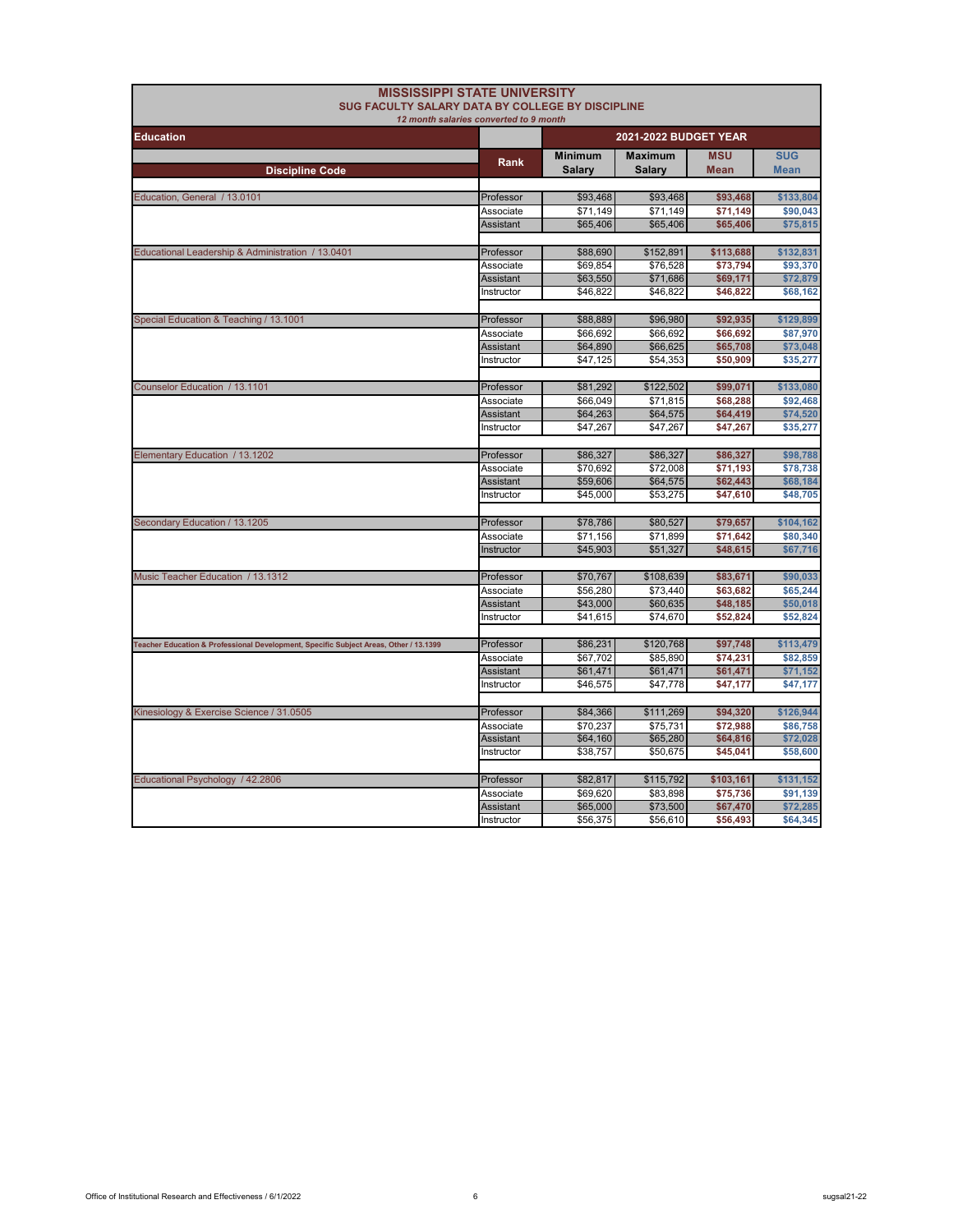| SUG FACULTY SALARY DATA BY COLLEGE BY DISCIPLINE                | <b>MISSISSIPPI STATE UNIVERSITY</b>    |                          |                          |                           |                           |
|-----------------------------------------------------------------|----------------------------------------|--------------------------|--------------------------|---------------------------|---------------------------|
|                                                                 | 12 month salaries converted to 9 month |                          |                          |                           |                           |
| <b>Engineering</b>                                              |                                        |                          | 2021-2022 BUDGET YEAR    |                           |                           |
|                                                                 | Rank                                   | <b>Minimum</b><br>Salary | <b>Maximum</b><br>Salary | <b>MSU</b><br><b>Mean</b> | <b>SUG</b><br><b>Mean</b> |
| <b>Discipline Code</b>                                          |                                        |                          |                          |                           |                           |
| Computer & Information Sciences / 11.0101                       | Professor                              | \$117,655                | \$157,817                | \$131,610                 | \$185,491                 |
|                                                                 | Associate                              | \$103,450                | \$108,066                | \$106,789                 | \$133,261                 |
|                                                                 | <b>Assistant</b>                       | \$68,712                 | \$98,104                 | \$89,923                  | \$118,836                 |
|                                                                 | Instructor                             | \$47,000                 | \$52,064                 | \$48,954                  | \$66,232                  |
| Aerospace Engineering / 14.0201                                 | Professor                              | \$118,708                | \$143,852                | \$131,280                 | \$182,305                 |
|                                                                 | Associate                              | \$105,000                | \$128,071                | \$114,357                 | \$121,258                 |
|                                                                 | <b>Assistant</b>                       | \$73,500                 | \$89,250                 | \$78,892                  | \$96,880                  |
|                                                                 | Instructor                             | \$63,852                 | \$72,109                 | \$68,612                  | \$85,477                  |
| Bioengineering & Biomedical Engineering / 14.0501               | Professor                              | \$103,144                | \$143,764                | \$121,181                 | \$174,211                 |
| (Also in Ag & Life Sciences)                                    | Associate                              | \$76,000                 | \$106,106                | \$89,076                  | \$120,213                 |
|                                                                 | <b>Assistant</b>                       | \$71,460                 | \$86,005                 | \$81,147                  | \$92,731                  |
| Chemical Engineering / 14.0701                                  | Professor                              | \$109,292                | \$124,172                | \$117,699                 | \$183,780                 |
|                                                                 | Associate                              | \$97,645                 | \$132,325                | \$108,672                 | \$120,205                 |
|                                                                 | Assistant                              | \$85,047                 | \$94,104                 | \$90,033                  | \$99,711                  |
| Civil Engineering / 14.0801                                     | Professor                              | \$111,190                | \$126,648                | \$117,678                 | \$161,138                 |
|                                                                 | Associate                              | \$91,683                 | \$102,272                | \$97,741                  | \$113,094                 |
|                                                                 | <b>Assistant</b>                       | \$81,480                 | \$116,123                | \$93,467                  | \$98,206                  |
| Computer Engineering / 14.0901                                  | Associate                              | \$99,440                 | \$114,444                | \$106,503                 | \$112,705                 |
|                                                                 | Assistant                              | \$73,604                 | \$105,957                | \$93,947                  | \$98,988                  |
|                                                                 |                                        |                          |                          |                           |                           |
| Electrical & Electronics Engineering / 14.1001                  | Professor                              | \$118,307                | \$157,413                | \$134,362                 | \$172,823                 |
|                                                                 | Associate                              | \$91,532                 | \$123,807                | \$110,974                 | \$118,979                 |
|                                                                 | Assistant                              | \$51,534                 | \$109,242                | \$89,227                  | \$100,947                 |
|                                                                 | Instructor                             | \$56,155                 | \$56,155                 | \$56,155                  | \$76,774                  |
| Mechanical Engineering / 14.1901                                | Professor                              | \$145,953                | \$156,554                | \$149,641                 | \$174,645                 |
|                                                                 | Associate                              | \$104,610                | \$120.316                | \$112.634                 | \$116,586                 |
|                                                                 | <b>Assistant</b>                       | \$70,948                 | \$161,039                | \$93,974                  | \$99,622                  |
|                                                                 | Instructor                             | \$60,000                 | \$62,512                 | \$60,628                  | \$71,843                  |
| Industrial Engineering / 14.3501                                | Professor                              | \$123,426                | \$123,426                | \$123,426                 | \$171,949                 |
|                                                                 | Associate                              | \$90,110                 | \$120,000                | \$106,460                 | \$115,434                 |
|                                                                 | <b>Assistant</b>                       | \$84,480                 | \$99,567                 | \$95,762                  | \$100,194                 |
|                                                                 | Instructor                             | \$66,950                 | \$66,950                 | \$66,950                  | \$71,843                  |
| Engineering, Other / 14.9999                                    | Professor                              | \$134,220                | \$134,220                | \$134,220                 | \$158,924                 |
|                                                                 | Assistant                              | \$94,760                 | \$95,558                 | \$95,159                  | \$84,754                  |
| Industrial Technology/Technician / 15.0612                      | <b>Associate</b>                       | \$76,305                 | \$76,305                 | \$76,305                  | \$76,305                  |
|                                                                 | Assistant                              | \$58,000                 | \$65,625                 | \$61,375                  | \$61,375                  |
|                                                                 | Instructor                             | \$42,679                 | \$55,500                 | \$50,645                  | \$50,645                  |
|                                                                 |                                        |                          |                          |                           |                           |
| Industrial Production Technologies/Technicians, Other / 15.0699 | Professor                              | \$114,104                | \$114,104                | \$114,104                 | \$114,104                 |
|                                                                 | Assistant                              | \$75,461                 | \$82,557                 | \$79,009                  | \$79,009                  |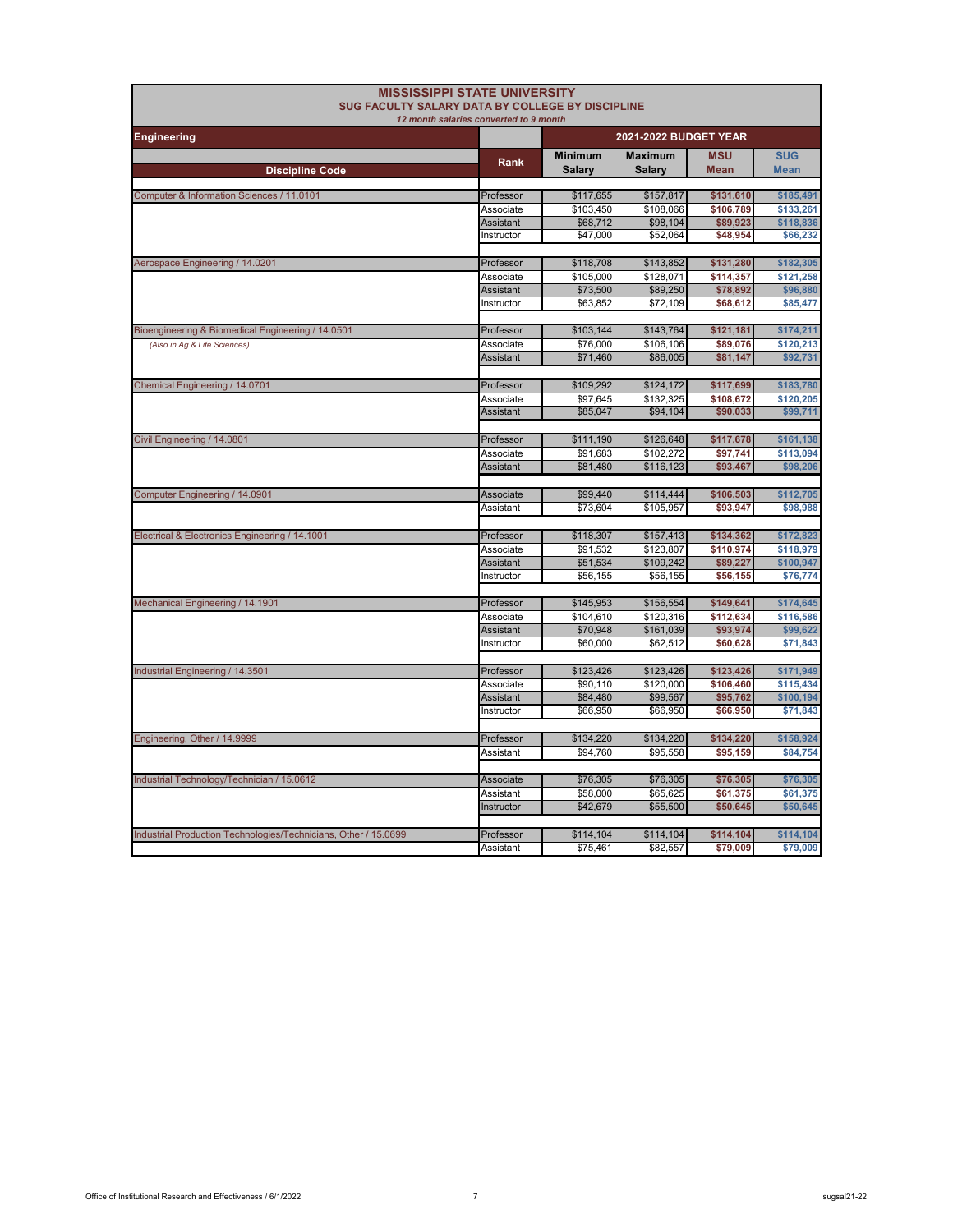|            | <b>MISSISSIPPI STATE UNIVERSITY</b>                            |                                                                                                                |                                                                                                                                 |                                                                      |
|------------|----------------------------------------------------------------|----------------------------------------------------------------------------------------------------------------|---------------------------------------------------------------------------------------------------------------------------------|----------------------------------------------------------------------|
|            | 2021-2022 BUDGET YEAR                                          |                                                                                                                |                                                                                                                                 |                                                                      |
| Rank       | <b>Minimum</b><br><b>Salary</b>                                | <b>Maximum</b><br><b>Salary</b>                                                                                | <b>MSU</b><br><b>Mean</b>                                                                                                       | <b>SUG</b><br><b>Mean</b>                                            |
| Assistant  | \$64,468                                                       | \$81,840                                                                                                       | \$71,644                                                                                                                        | \$74,961                                                             |
| Professor  | \$81,121                                                       | \$111,490                                                                                                      | \$95,276                                                                                                                        | \$95,584                                                             |
| Assistant  | \$64,468                                                       | \$82,000                                                                                                       | \$74,103                                                                                                                        | \$81,559<br>\$73,257                                                 |
| Instructor |                                                                |                                                                                                                |                                                                                                                                 | \$50,667                                                             |
| Professor  | \$88,391                                                       | \$136,913                                                                                                      | \$106,172                                                                                                                       | \$108,374                                                            |
| Assistant  | \$73,819                                                       | \$74,975                                                                                                       | \$74,397                                                                                                                        | \$85,107<br>\$75,846                                                 |
|            |                                                                |                                                                                                                |                                                                                                                                 |                                                                      |
| Professor  | \$83,160                                                       | \$122,184                                                                                                      | \$102,039                                                                                                                       | \$112,527                                                            |
|            |                                                                |                                                                                                                |                                                                                                                                 | \$84,431                                                             |
|            |                                                                |                                                                                                                |                                                                                                                                 | \$73,161<br>\$62,742                                                 |
|            | Associate<br>Associate<br>Associate<br>Assistant<br>Instructor | 12 month salaries converted to 9 month<br>\$71.707<br>\$55,204<br>\$83,108<br>\$70,564<br>\$66,667<br>\$53,424 | <b>SUG FACULTY SALARY DATA BY COLLEGE BY DISCIPLINE</b><br>\$84,429<br>\$55,204<br>\$83,113<br>\$92,576<br>\$82,682<br>\$68,750 | \$80,166<br>\$55,204<br>\$83,111<br>\$82,770<br>\$75,093<br>\$62,208 |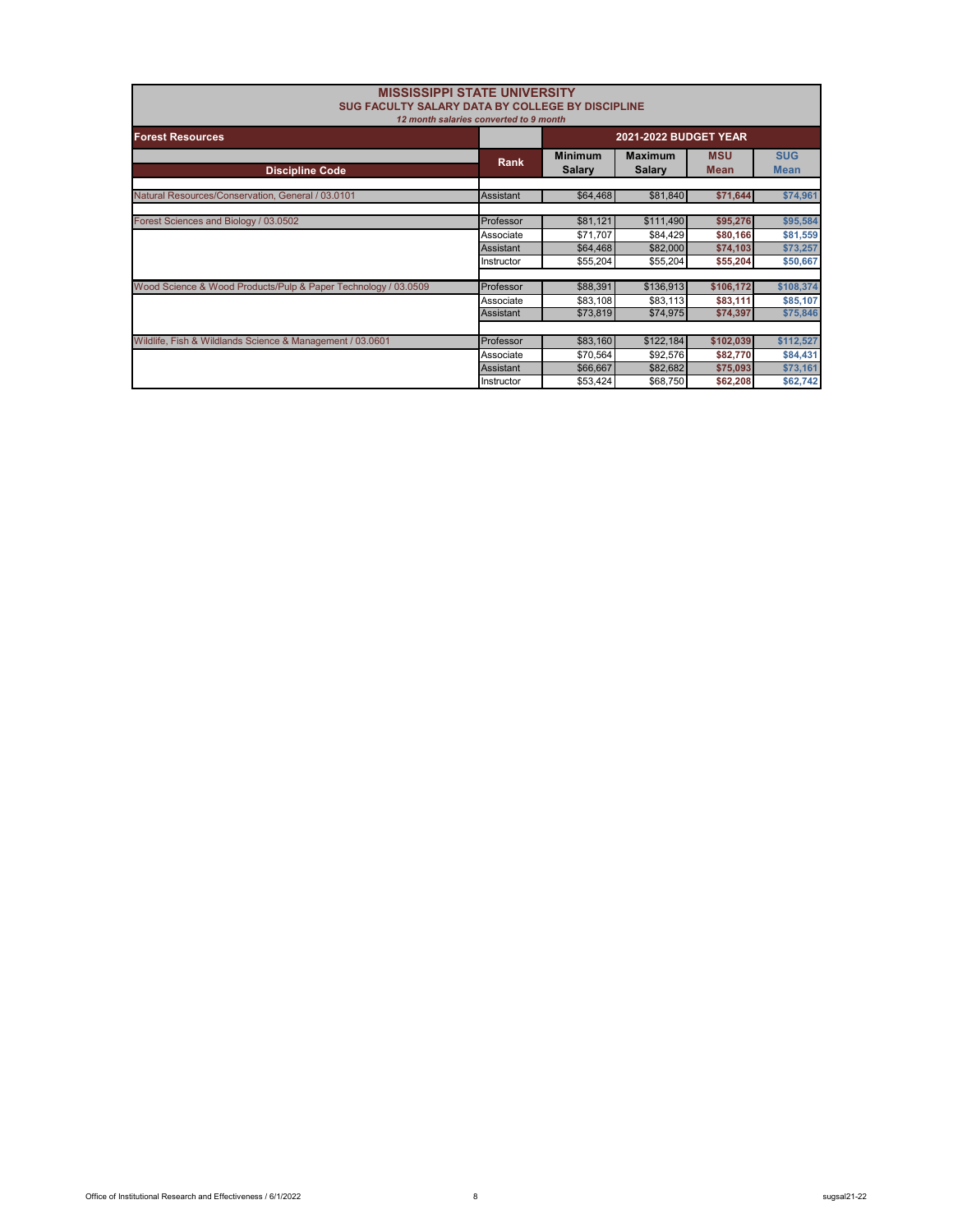| <b>MISSISSIPPI STATE UNIVERSITY</b><br>SUG FACULTY SALARY DATA BY COLLEGE BY DISCIPLINE<br>12 month salaries converted to 9 month |            |                                 |                                 |                           |                           |
|-----------------------------------------------------------------------------------------------------------------------------------|------------|---------------------------------|---------------------------------|---------------------------|---------------------------|
| <b>Veterinary Medicine</b>                                                                                                        |            | 2021-2022 BUDGET YEAR           |                                 |                           |                           |
| <b>Discipline Code</b>                                                                                                            | Rank       | <b>Minimum</b><br><b>Salary</b> | <b>Maximum</b><br><b>Salary</b> | <b>MSU</b><br><b>Mean</b> | <b>SUG</b><br><b>Mean</b> |
| Veterinary Medicine / 01.8001                                                                                                     | Professor  | \$110,430                       | \$167,769                       | \$129,282                 | \$139,948                 |
|                                                                                                                                   | Associate  | \$87,557                        | \$143,109                       | \$113,727                 | \$111,842                 |
|                                                                                                                                   | Assistant  | \$92,189                        | \$122,700                       | \$104,195                 | \$98,078                  |
|                                                                                                                                   | Instructor | \$49,080                        | \$81,919                        | \$60,706                  | \$60,927                  |
|                                                                                                                                   |            |                                 |                                 |                           |                           |
| Veterinary Sciences/Veterinary Clinical Sciences, General / 01.8108                                                               | Professor  | \$94,471                        | \$145,018                       | \$122,781                 | \$138,033                 |
|                                                                                                                                   | Associate  | \$78,339                        | \$127,744                       | \$110,684                 | \$115,046                 |
|                                                                                                                                   | Assistant  | \$57,195                        | \$102,250                       | \$81,354                  | \$96,288                  |
|                                                                                                                                   | Instructor | \$57,260                        | \$57,260                        | \$57,260                  | \$60,927                  |
|                                                                                                                                   |            |                                 |                                 |                           |                           |
| Veterinary/Animal Health Technology/Technician and Veterinary Assistant / 01.8301                                                 | Associate  | \$86,353                        | \$86,353                        | \$86,353                  | \$86,353                  |
|                                                                                                                                   | Assistant  | \$67,894                        | \$71,575                        | \$69,735                  | \$69,735                  |
|                                                                                                                                   |            |                                 |                                 |                           |                           |
| <b>Toxicology / 26.1004</b>                                                                                                       | Professor  | \$137,274                       | \$195,473                       | \$166,374                 | \$175,394                 |
|                                                                                                                                   | Associate  | \$73.894                        | \$94.966                        | \$84,430                  | \$101,844                 |